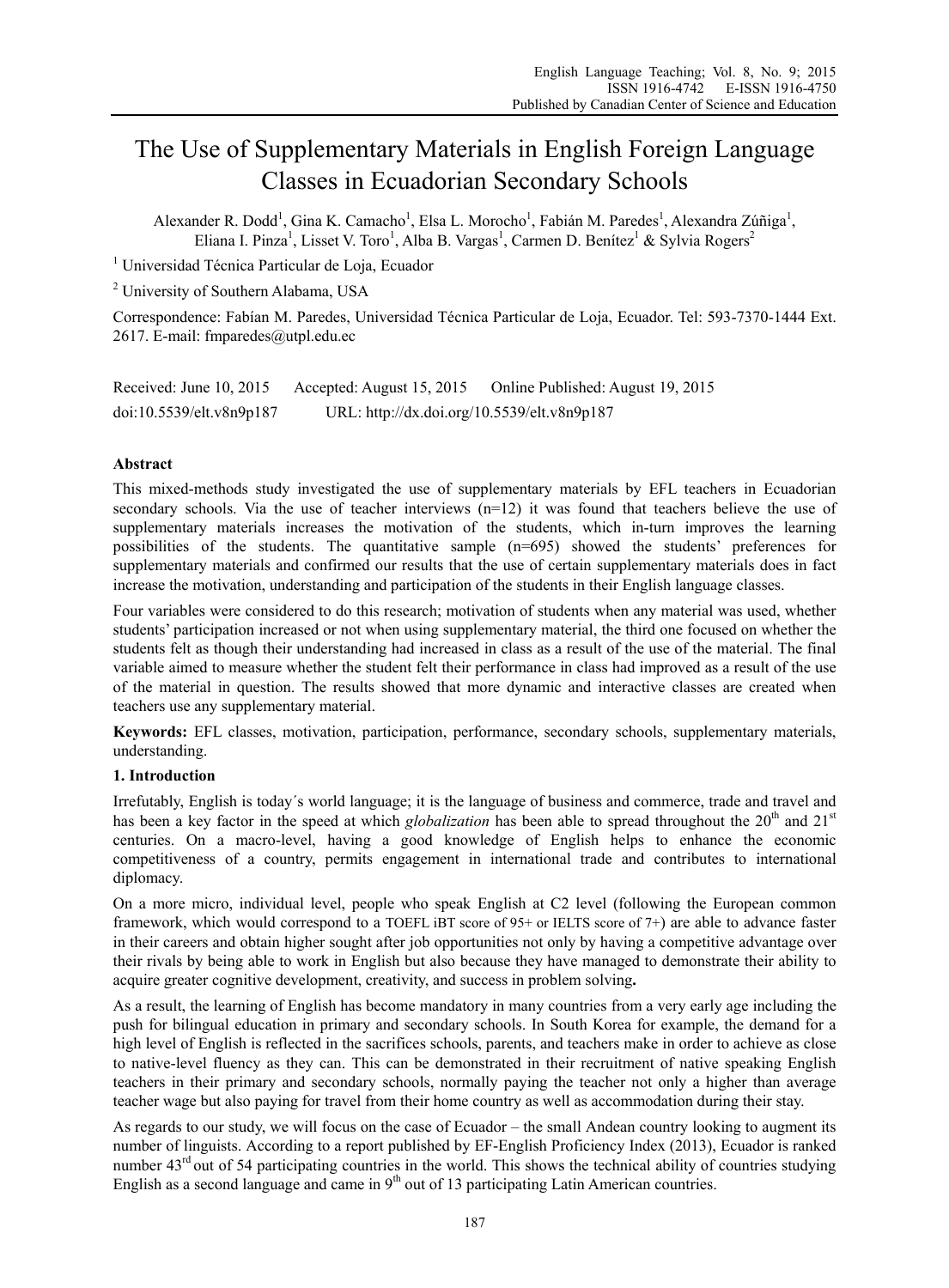It is therefore, imperative that a concerted effort is made to identify the key problems, which affect the second language acquisition in countries such as Ecuador and in-turn allow for the opportunity for the possible application of solutions to these problems. In attempting to do so, as well as creating a point of reference and debate for educators, worldwide we have studied the effect of one key variable in the classroom – the use and effectiveness of supplementary materials. Whilst there is a great number of both external and internal factors which can have both positive or negative effect on a language learner (Krashen & Terrell, 1983; Saricoban & Sakisli, 2006) we have decided to focus our research based on our own experiences (as educators) in the classroom as well as previous research highlighting this variable as a contributing factor. In an attempt to operationalize this variable, we have focused on how the use of supplementary materials affects the motivation of the students in language learning. As we already know from previous research (Klein & Pridemore, 1994; Kim, 2011; Hofer & Peetsma, 2005) motivation is a key determinant of successful language learning. Therefore, the pedagogy of the teacher is of vital importance to the successful application of teaching a foreign language.

As in much of the world, the motivation of students can be a key determinant of language learning acquisition in Ecuador. A wide variety of authors have allowed for the study of the motivation of students and learning outcomes – however, nearly all have concluded that a motivated student produces greater learning outcomes. Klein and Pridemore (1994) studied the effects of orienting activities and practice on achievement, continuing motivation, and student behaviours in a cooperative learning environment. On the other hand, Kim (2011) studied the effect of the age of language learners on levels of motivation and found that those in junior-high school have greater motivation for learning English than those in elementary or high school. Furthermore, they discovered that this was confounded by the fact that parental support was greater for these students than it was for elementary and high school students, which would point to parental support also being a significant factor on motivation and language learning.

Kim (2011) looked at the effect of language on the reading motivation of Korean students in first language (L1) and second language (L2). Hofer and Peetsma (2005) examined the effect of societal values and school motivation and similarly Kim (2010) researched the socio-political influences on EFL motivation and attitudes within Korean high school students. Yamamoto and Wakahara (2013) looked at the use of smartphones for improving student motivation.

#### **2. Literature Review**

Although one might think that the literature and theory for second language acquisition has been exhausted over the years, there exists a sizeable hole in the literature regarding the use of supplementary materials and the motivation of students which we look to address.

Following on from the ideas of motivation and student performance, we are led to the use of supplementary materials in the EFL classroom. Researchers such as Chwo, Jonas, Tsai, and Chuang (2010) have analysed the effects of adopting supplementary materials for the enhancement of listening and speaking strategies for L2 learners and concluded via a control and test group that supplementary materials both enhance the strategies and learning outcomes of learners. Cakir (2006); Potosi, Loaiza, and Garcia (2012); and Williams and Lutes (2007), also researched the use of video as an audio-visual material inside ESL classrooms.

Previous studies like the one carried out by Hayati and Mohmedi (2009) analysed the effects of using films with or without subtitles as a supplementary material; concluding that positive effects were to be observed from their use. Ball (2011), on the other hand, conducted research on the use of technology in adult education, finding that it helped learners to build language skills needed for work and life. In a similar study, Kelsen (2009) researched the use of YouTube videos on EFL learners in Taiwanese college students, finding that the subjects of the study believed their use to be: (i) interesting; (ii) relevant; and (iii) beneficial. Further studies include Orr (2008) and Mathews-Aydinli, and Elaziz (2010) in the employment of interactive whiteboards in EFL classrooms with limited significant results.

In broader studies into the use of technology in the EFL classroom, Dominguez and Romero (2010), Mathews-Aydinli and Elaziz (2010), and Morris (2011) examined the use of computers (with limited significant findings from their research), whilst Maden and Ozaslan (2013) researched the use of PowerPoint in classroom with positive results in regards to the effectiveness of a class. Of perhaps more interest, Thornton and Houser (2005) conducted an ingenious project into the use of mobile phones in the teaching of English in a Japanese university. Finally worthy of note, Bosch (2009) identified social networks such as Facebook as a significant learning tool in South African universities.

This study, therefore, serves to not only add to the existing literature and debate on the topic, but moreover produces new results of interest. The results from these participants allowed us to measure their perceptions of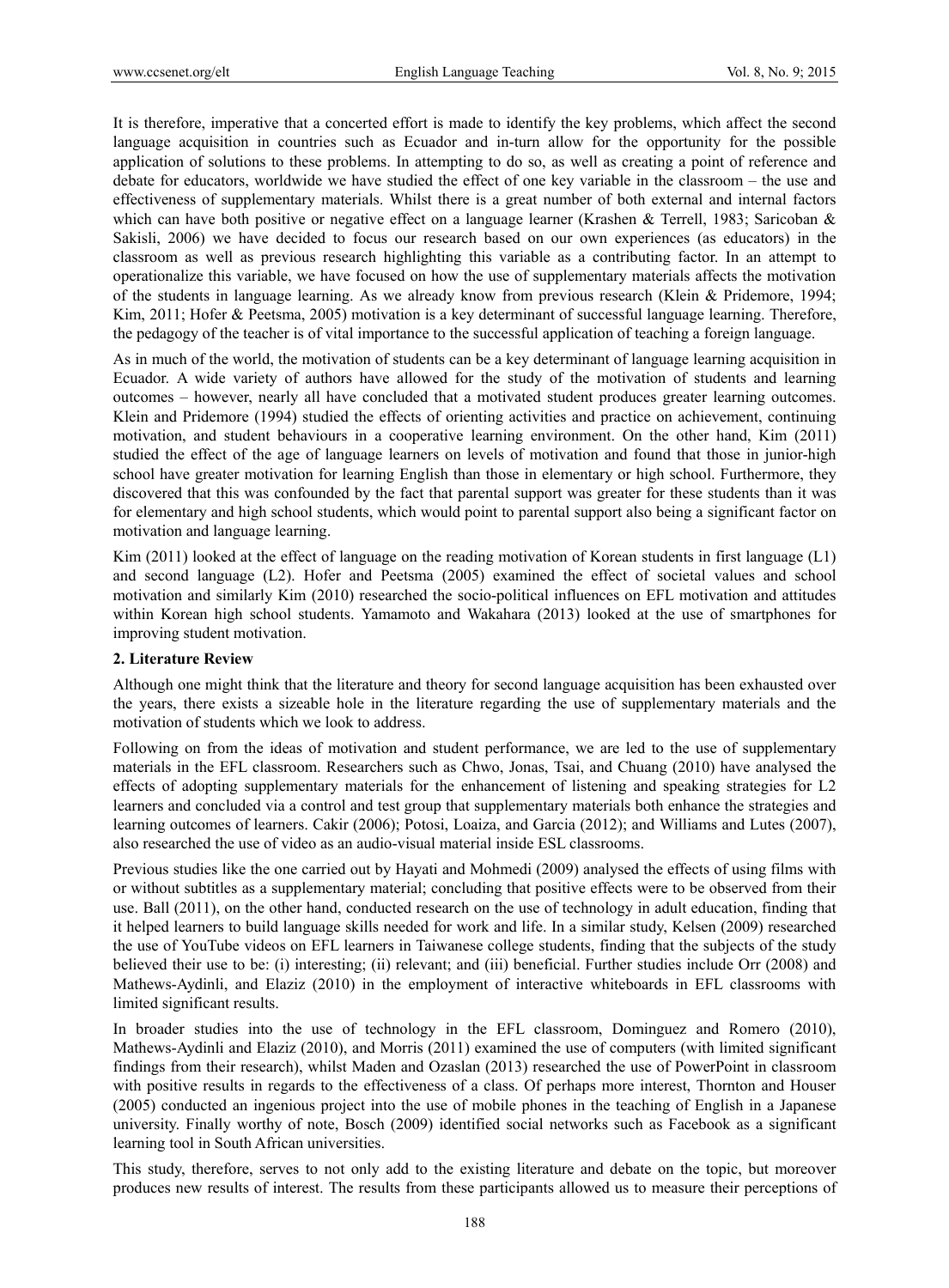the effects on motivation and performance of a language learner with the use of supplementary materials in Ecuadorian high schools.

Thus, the purpose of this study is to examine and measure the effect of the use of supplementary materials on student motivation, performance, understanding, and participation in the acquisition of a second language within Ecuadorian secondary schools.

# **3. Method**

The core analysis for this study involved a complementary qualitative and quantitative analytic approach focused on the use of supplementary materials within the EFL environment. Accordingly, in the remainder of this section, we describe the qualitative and quantitative samples, data collection and measures, and analytic approach. The full set of analytic steps involving both qualitative and quantitative methods is presented below.

# *3.1 Qualitative Sample (n=12)*

For the qualitative sample, we used a criterion-based selection sample for the recruitment of the participants as suggested by LeCompte and Preissle (1993). We first developed a list of criteria which we wanted the participants to meet, which included the teachers having studied at university, being current practitioners within high schools in Ecuador and having at least 10 years' experience of teaching English. We did not, however, discriminate between teachers from private or public schools. Of the 12 interviews we attempted we had a completion rate of 100% of which we had 7 (58%) women and 5 (42%) men.

Interviews lasted between 20-40 minutes and were audio recorded. All participants were aware that they were being recorded, consented to the interview, and were explained about the aims and consequences of the study. No cash incentive was given for participation and they were aware of their anonymity in the study.

# *3.2 Quantitative Sample (n=695)*

In order to avoid any problems associated with geographical differentiation, we selected four cities in Ecuador in which to implement the questionnaires including the capital Quito, the largest city Guayaquil, the third largest city Cuenca, and finally the rural town of Loja. The choice of these cities allowed for the diversity of the country in that we chose both rural and urban cities as well as allowing for the differences associated with the coastal and Andean cities. We estimated that the size of our population was approximately 500,000 people, so, according to the suggested population size by Krejecie and Morgan (1970), we originally aimed to have a sample size of at least 384.

For the quantitative sample, we used a two-stage cluster sampling sample. For the sample, we wanted to submit the questionnaires to students aged between 14 and 16 in Ecuadorian high schools. A list of possible high schools was compiled and we then randomly selected and approached each school asking for permission to conduct our research. When a school granted us permission, we then gave the principal the parameters of our study and he/she chose the classroom and students within which we could implement the questionnaire.

The sample consisted of 750 male and female students from 20 separate high schools (7 private and 13 public) in Ecuador. Although the clusters were of different sizes, the number of students in each classroom varied between 25 and 35. There was no additional sampling taken from within the classrooms and all the children responded to the questionnaire with zero refusals. Of these 750,55 were dropped from the study due to the fact that either large amounts of data were missing or they were filled-in incorrectly, producing data with which we were unable to work. The final sample size was 695 which gave us a completion rate of 93%. All participants were explained the aims of the questionnaire and encouraged to answer the questionnaires with complete honesty to the best of their ability.

## *3.3 Qualitative Data Collection and Analysis*

The qualitative analysis of this study was focused on discovering the main themes of the study, regarding the teaching methods and use of supplementary materials. Qualitative open-ended interviews were conducted with 12 practicing high school teachers to discover what kinds of materials they used in class for the teaching of English, and the perceptions of the teacher of the consequences of the usage of said materials. The interviews were conducted in the participants' native language (Spanish) by fellow native speakers and were then later transcribed and coded in Spanish before being translated into English. Semi-structured interviewing was used to allow flexibility for the interviewer to ask additional questions where appropriate.

The interviews were transcribed and coded inductively by three authors, which allowed us a degree of inter-coder reliability. Universal semantic relationships were also investigated following the advice of Spradley (1979).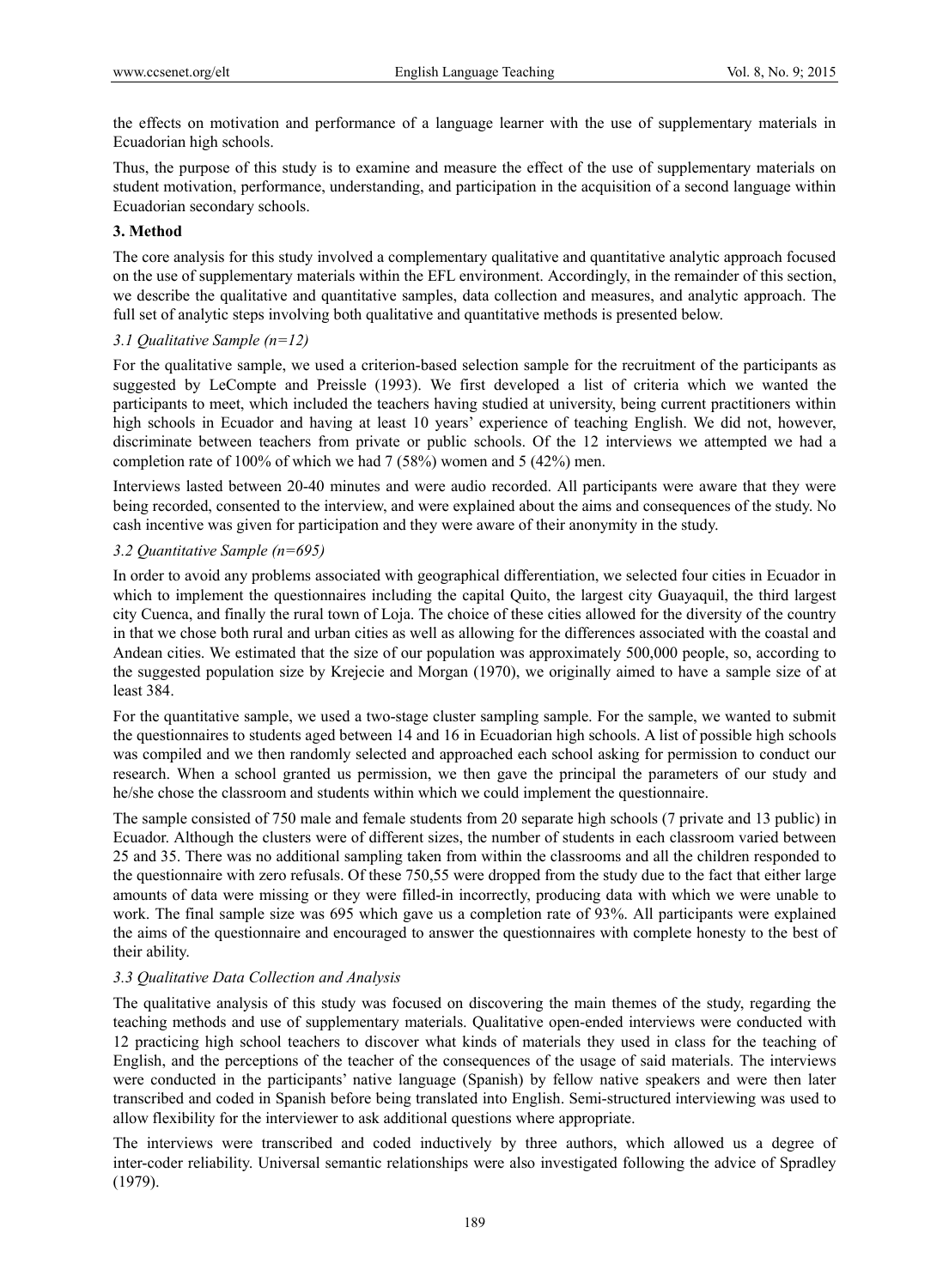# *3.4 Quantitative Data Collection and Analysis*

The questionnaire included a brief description of purpose of the questionnaire, spaces for students to record the type of school the students attended (private/ public), and their grade level. In the first half of the questionnaire, students were asked to identify which supplementary materials were used by their English teacher in class (see Table 2 for a list of possible materials).

The second section of the questionnaire assessed the perceptions of the students in relation to the use of each material. The students were, therefore, asked a following set of four questions. The first question examined whether the students felt as though they were motivated in class when the teacher used each material. The second question looked at whether the students felt as though they were more inclined to actively participate in class when the students used each material. The third question focused on whether the students felt as though their understanding had increased in class as a result of the use of the material. The final question aimed to measure whether the students felt their performance in class had improved as a result of the use of the material in question. For each of the sections the students were asked to either respond yes or no to the question.

Once the supplementary materials were identified, the students were then asked to respond to give their opinions regarding their application in their English classes. The first dependent variable that we attempted to measure was how motivated the students felt when the teacher used said material. The second dependent variable was whether the students felt that their understanding of the topic increased when they used a certain supplementary material. The third dependent variable which is linked to motivation was whether the students felt as though their participation in class increased when using a certain supplementary material. Our fourth and final dependent variable was whether the students felt as though their performance improved in class when they used a certain material.

Each dependent variable was in turn affected by a set of 12 independent variables which were the application of a specific supplementary material by an English language teacher. For our study, we identified the following list of supplementary materials (see the list below) which in a way, opposed to many previous studies regarding the use of supplementary materials, does not include the employment of textbooks in our definition and field study. Our research is approached in a manner which excludes textbooks under our definition and scope of research of supplementary materials as we have seen the extensive use (and often reliance on) textbooks in the EFL classrooms here in Ecuador and want to measure the effect of other materials and tools in the same setting.

Supplementary materials used in the study included:

- Flashcards
- PowerPoint
- Photos
- Tables
- Worksheets
- Posters
- Blackboard
- Songs
- Dialogues
- Stories
- Videos

Having a large sample, with several independent and dependent variables, allowed us to apply some inferential statistics to look for causal relationships between the use of a supplementary material and the perceived effect that this had had on the students in question. The directions given for the questionnaire were that if the respondents said that a type of material was used, they were to answer questions on whether they felt that material improved motivation, increased participation, increased understanding, or improved performance.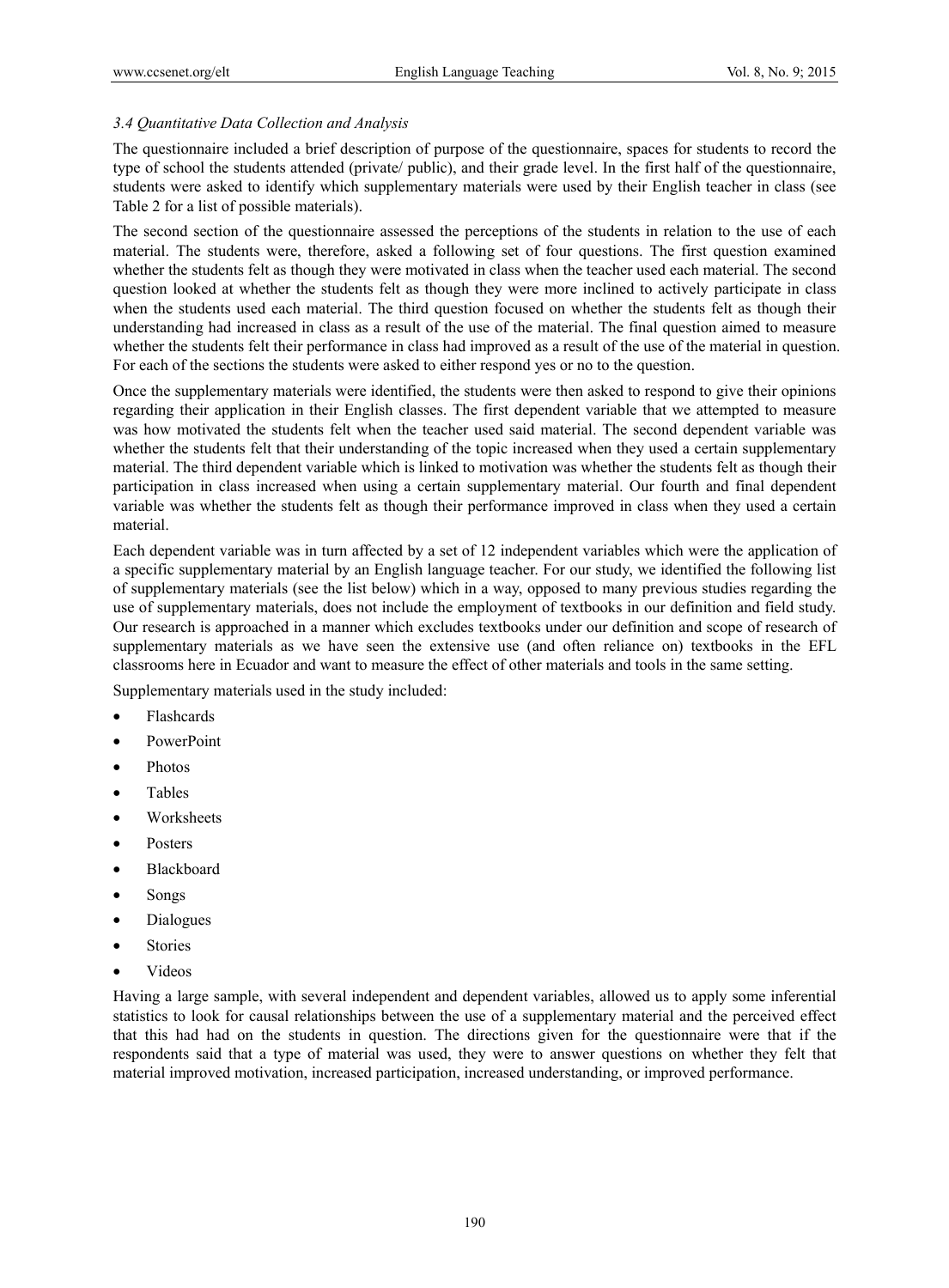#### **4. Results**

#### *4.1 Qualitative Results*

*A good learning environment relies on the motivation of the students.* When replying to the question, "How do you create a good learning environment in your class?" a total of 6 respondents (50%) mentioned that the key was to make sure the students were motivated. For example, teachers commented (or made the following comments "first of all it is important that the students are motivated, if they are motivated then the class is naturally more entertaining and learning is improved," or "as teachers we need to create routines which motivate the students, in this way learning comes naturally," or "firstly, there needs to be order in the class, then trying to make the class more dynamic and motivating, using extra resources created by the teacher or the students at times." Of the other six participants, three mentioned the theme *motivation* when answering other questions. For example, one subject stated that "in order to learn new vocabulary, it is important that the students are motivated for language learning, because if there is no motivation, the children will not want to learn and the learning outcomes will be poor."

*The types and numbers of supplementary materials used in classes are dependent on the individual teacher; however, practically all mention that their use is aimed at student motivation.* In the interviews, the participants were asked to identify what types of teaching materials were used in class. The results did not show much heterogeneity with some claiming to use five to six varieties and others only used one. For example, one teacher replied that "What I mostly use are audio-visual materials, videos, recordings, songs, which help motivate the youngsters in these activities, I also work with flash cards, posters and these types of materials." Whilst another teacher claims that he uses "only worksheets, the students have a file where they can complete their homework and then file it away." Overall, of the 12 participants the majority of the respondents were able to identify three to five materials that they claimed to use in class on a regular basis. However, when asked what the purpose of using those materials was, nine out of twelve of the participants had a response regarding student motivation. For example, one respondent states that "Firstly, it is for student motivation, if the student does not have extra materials or variety then the class can become monotonous and boring, it is also important to keep the youngsters moving."

The other three respondents all mentioned that the use of supplementary materials increased levels of understanding amongst students. For instance, "For me personally, the aim of their use is that the students understand better, because as you know, nowadays English has become indispensable," or "To reinforce the grammatical contents, because if they do not practice then the information I give in class is not enough for the understanding to stick."

*The teachers feel as though the students are more motivated and participate more via the use of supplementary materials.* When asked "What is the reaction of the students to the use of these types of materials in class?" Ten of the twelve (83%) participants mentioned either participation, motivation, or both. For example, one teacher responded that "The students participate more, are more motivated and try to participate, that is everything for me, that the students are not bored, and that the classes are monotonous." Another teacher claimed that, "I think it helps the students a lot, in so far as it increases interaction and participation not solely between the teacher and student but also between students themselves. They also make the class more dynamic and therefore motivating for the students."

*The teachers feel as though understanding and learning can only be achieved once the students are motivated.* When asked about whether student performance and learning could be affected by the use of supplementary materials seven (58%) participants highlighted that they could but were also reliant on the student motivation. For example, one participant claimed that "first of all you need motivation for learning, the students understanding and performance can increase via the use of supplementary materials, but mainly due to the students being more motivated and energised to learning."

It can be seen from the types of responses and themes to emerge, that the teachers felt that use of supplementary materials is inherently linked to the motivation of the students, and is a crucial cog in the machinery of learning and understanding. Once the students are motivated and receptive to learning, the participation, understanding, and performance of the students increase according to the views of the practicing teachers in our study.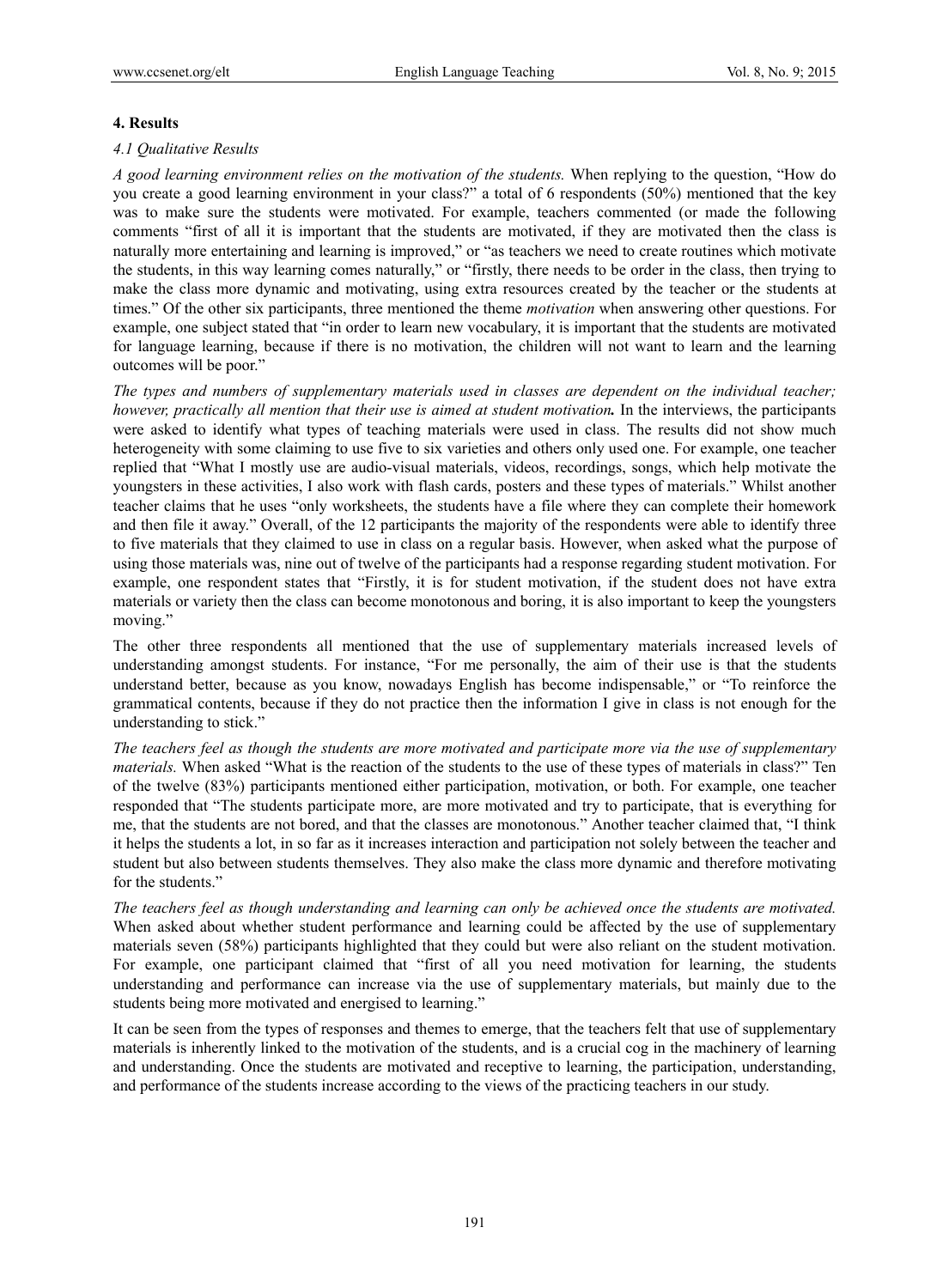## *4.2 Quantitative Results*

## 4.2.1 Data Cleaning

The data were screened before analysis. Some respondents indicated that instructors did not use a particular method in the classroom, but then answered questions about a method. Those logically impossible responses were excluded.

# 4.2.2 Overall Chi-Square Analysis

First, a series of chi-square tests was conducted in Microsoft Excel to determine if students' perceptions of twelve instructional methods were significantly related to their beliefs about improving motivation, increasing participation, increasing understanding, or improving performance. An alpha level of .05 was used as the cutoff for determining statistical significance. As seen in Table 1, all four of the chi-square tests (one for each of the four dependent variables) were statistically significant. For example, the *p* value for motivation (see Table 1) was less than the alpha level of .05, and indicates that students believed that not all instructional methods affected motivation equally. A follow-up question would be which specific methods were perceived as affecting motivation, participation, understanding, and performance. That analysis is provided next.

|               |        | .    |       |        |
|---------------|--------|------|-------|--------|
| Criteria      | $X^2$  | N    | $\mu$ |        |
| Motivation    | 122.50 | 3599 |       | < 001  |
| Participation | 96.14  | 3493 |       | < 0.01 |
| Understanding | 40.72  | 3447 |       | < 0.01 |
| Performance   | 54.91  | 3480 |       | < 0.01 |

Table 1. Results of Chi-Square for motivation, participation, understanding, and performance

## 4.2.3 Analysis of Standardized Residuals

Because the four overall chi-square tests were statistically significant (Table 1), further analyses were required to determine which of the twelve instructional methods were believed to improve motivation, increase participation or understanding, and improve performance. Therefore, Pearson's standardized residuals were calculated to determine which specific methods were statistically significant. Because standardized residuals are normally distributed in the population, residuals higher than |2.5| would be unlikely if the null hypothesis was true (Note 1). If the residuals for a given method were positive and higher than |2.5|, students believed that the method improved motivation, participation, understanding, or performance. If the residuals were negative and higher than |2.5|, students believed those methods did not improve motivation, participation, understanding, or performance. The residuals for each method are shown in Table 2. Those that are statistically significant were viewed as likely or not likely to affect the dependent variable. For example, the motivation residual value of 3.39 for flashcards is above |2.5| and positive; therefore, we conclude that students in the target population believed that the use of flashcards improves motivation. The motivation residual value of -2.47 for tables is above |2.5| and is negative; therefore, we conclude that students in the target population believed that tables do not improve motivation. See Table 2 for a listing of the 12 residuals for each of the four dependent variables/categories.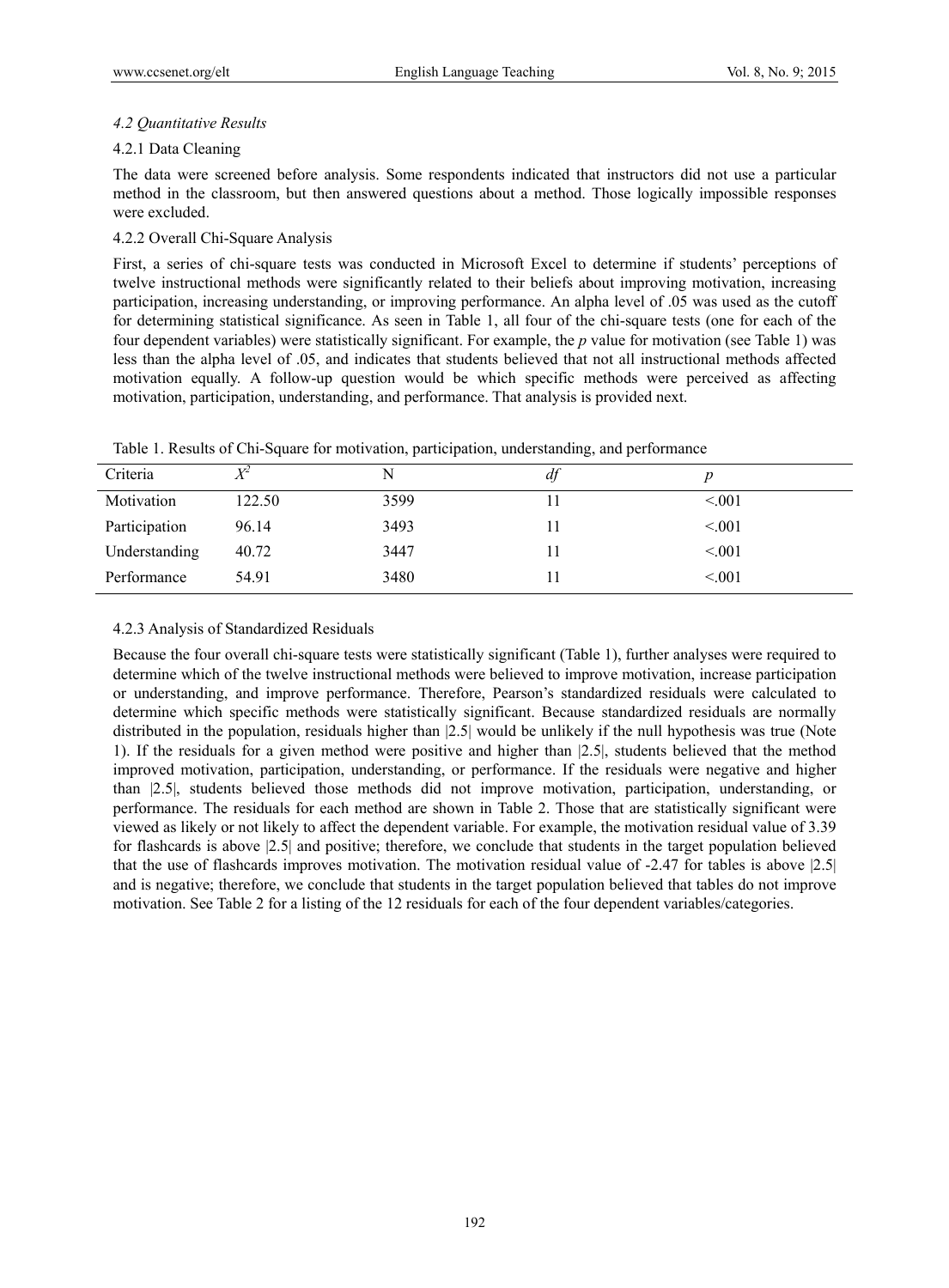| Method     | Motivation | Participation | Performance | Understanding |
|------------|------------|---------------|-------------|---------------|
| Flashcards | $3.39*$    | 0.71          | 1.31        | $2.69*$       |
| PowerPoint | 1.67       | $-0.86$       | $-0.21$     | 1.09          |
| Photos     | $3.36*$    | $2.74*$       | 1.43        | $2.60*$       |
| Tables     | $-2.47*$   | $-2.51*$      | 0.44        | $-0.64$       |
| Worksheets | $-4.89*$   | $-4.25*$      | 0.65        | $-0.73$       |
| Posters    | 2.04       | 2.41          | 1.19        | 1.36          |
| Blackboard | $-7.31*$   | $-5.44*$      | $-4.12*$    | $-4.44*$      |
| Songs      | $4.01*$    | $3.64*$       | 2.02        | 0.31          |
| Dialogues  | $-0.51$    | 0.31          | $-3.15*$    | $-2.45$       |
| Stories    | 2.23       | 1.68          | 0.26        | $-0.15$       |
| Realia     | 1.07       | $3.01*$       | 2.21        | $2.56*$       |
| Video      | $4.72*$    | $3.82*$       | 2.26        | $3.33*$       |

Table 2. Residuals for motivation, participation, performance, and understanding

Note 1: Results greater than |2.5| are in bold and marked with an asterisk.

Of the twelve instructional methods evaluated, students had clear preferences for what they considered to be useful methods to improve motivation, participation, understanding, or performance. Flashcards, photos, songs, realia, and video all had residuals that were positive and above |2.5| in one or more categories. Conversely, residuals for the blackboard, tables, and worksheets were also above |2.5|, but were negative in at least one category. It is noteworthy that the blackboard was not perceived as being useful for motivation, participation, performance or understanding.

#### **5. Discussion**

The quantitative and qualitative results of our study are positive in the way in which they were able to explain the motives of teachers to use supplementary materials in their class along with the effects said materials have on the students. According to the interviews, the main motive of the teachers in using the materials was to motivate the interest in the students. Teachers appeared to feel as though learning and understanding can only really be achieved once students are motivated. This highlights the importance of the correct use of supplementary materials in the classroom. According to the results of our survey, students claim to be most motivated when the teacher uses flashcards, photos, songs, realia, and video. Teachers and education professionals should therefore perhaps take these results into account when deciding how to plan lessons and organise courses. On the other hand, it appears as though we should limit the use of the blackboard, tables, and worksheets, which have a negative effect on the student in the classroom.

The teachers claimed that a good learning environment is necessary for students to learn and understand effectively the material which they are teaching and that a good learning environment is only achieved once the students are motivated. Likewise, they mentioned that in order to have motivated students it was necessary that the students were kept attentive via the correct use of supplementary materials.

Overall, we have seen positive results from both the quantitative and qualitative studies as regards to the use of supplementary materials. Teachers should therefore plan the classes appropriately in order to keep students motivated and improve the learning outcomes.

### **Acknowledgements**

We would like to give our special gratitude to all the people who, with their support, contributed to the development of this research work. Especially to all teachers and students who provided insight and expertise that greatly assisted the research, although they may not agree with all of the interpretations/conclusions of this paper. In addition, we would like to thank all the principals, who allowed us to conduct our research in the institutions they manage. We are very grateful to Ms. Sylvia Rogers from University of Southern Alabama, USA for her comments on an earlier version of our manuscript.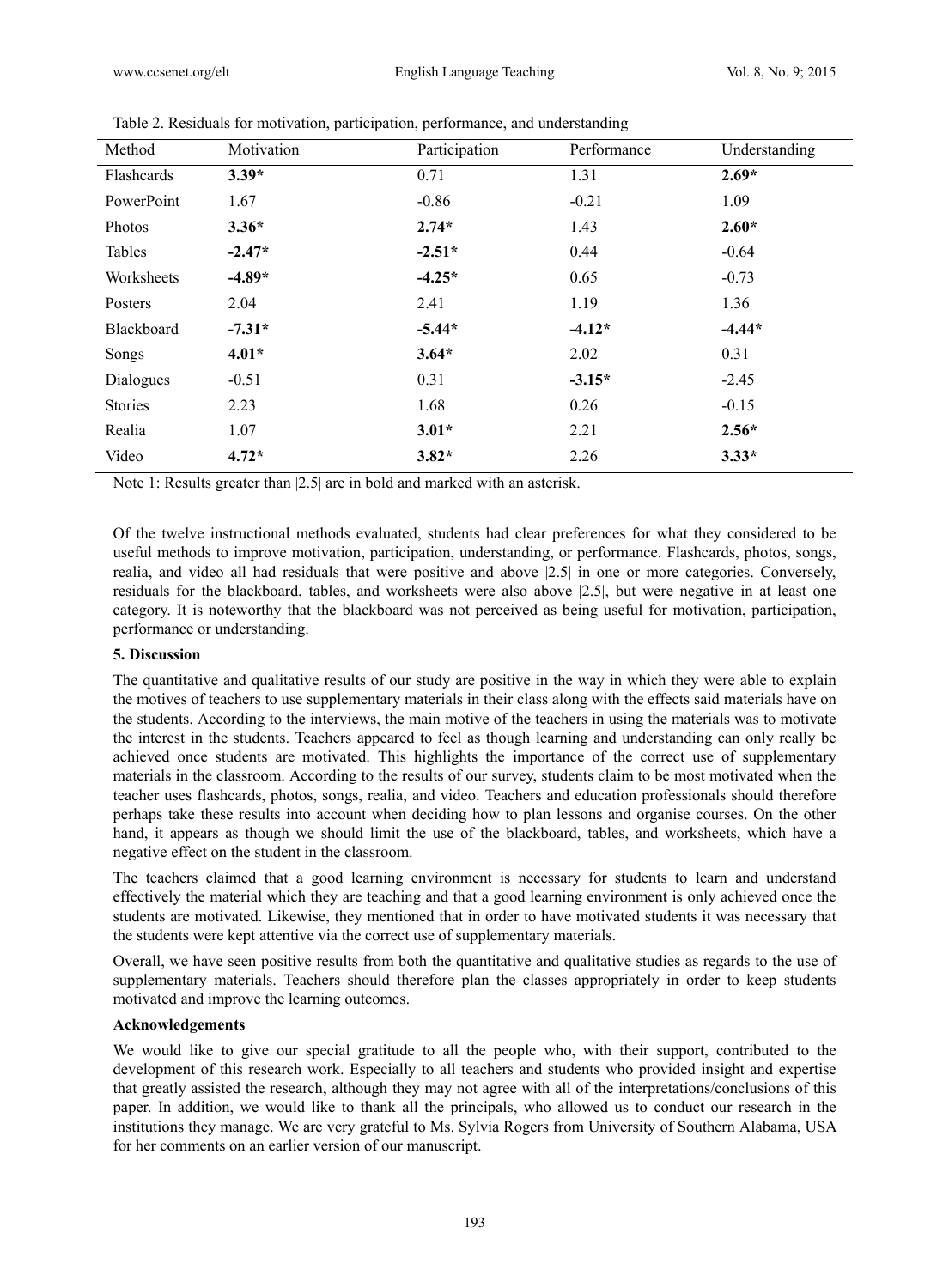#### **References**

- Ball, N. (2011). Technology in adult education ESOL classes. *Journal of Adult Education, 40*, 12-20. Retrieved from http://files.eric.ed.gov/fulltext/EJ960964.pdf
- Belenky, M, Clinchy, B, Goldberger, N, & Tarule, J. (1997). *Women's ways of knowing: The development of self, voice, and mind*. New York: Basic Books.
- Bosch, T. (2009). Using online social networking for teaching and learning: Facebook use at the University of Cape Town. *South African Journal for Communication Theory and Research, 35*(2), 185-200. http://dx.doi.org/10.1080/02500160903250648
- Cakir, I. (2006). The use of videos and audio-visual material in foreign teaching classroom. *The Turkish Online Journal of Educational Technology, 5*(4), 67-72. Retrieved from http://www.tojet.net/articles/v5i4/549.pdf
- Chwo, G., Jonas, A., Tsai, C., & Chuang, C. (2010). Adopting supplementary material to enhance listening and speaking strategy used by Taiwanese college EFL learners. Retrieved from http://gas.hk.edu.tw/main/download/journal/59/25-41.pdf
- Dominguez, M. R., & Romero, M. (2010). Computers an aid to learn a language: a case study. Retrieved from http://idiomas.ens.uabc.mx/plurilinkgua/docs/v3/1/ArticleDom%C3%ADnguezComputersEN.pdf
- Education First-English Proficiency Index (2013). Retrieved from http://www.ef.com.ec/\_\_/~/media/efcom/epi/2014/full-reports/ef-epi-2013-report-mx.pdf
- Hayati, A., & Mohmedi, F. (2009). The effect of films with and without subtitles on listening comprehension of EFL learners. *British Journal of Educational Technology, 42*(1), 181-192. http://dx.doi.org/10.1111/j.1467-8535.2009.01004.x
- Hofer, M., & Peetsma, T. (2005). Societal values and school motivation. Students' goals in different life domains. *European Journal of Psychology of Education, 20*(3), 203-208. http://dx.doi.org/10.1007/BF03173552
- James, W. (1890). *The principles of Psychology*. London: Macmillan. http://dx.doi.org/10.1037/11059-000
- Kelsen, B. (2009). Teaching EFL to the iGeneration: A survey of using YouTube as supplementary material with college EFL students in Taiwan. *CALL-EJ Online, 10*(2), 1-18.
- Kim, T. (2010). Socio-political influences on EFL motivation and attitudes: Comparative surveys of Korean high school students. *Asia Pacific Education Review, 11*(2), 211-222. http://dx.doi.org/10.1007/s12564-010-9071-7
- Kim, K. J. (2011). Reading motivation in two languages: *An examination of EFL college students in Korea.Reading and Writing, 24*(8), 861-881. http://dx.doi.org/10.1007/s11145-010-9229-z
- Klein, J., & Pridemore, D. (1994). Effects of orienting activities and practice on achievement, continuing motivation, and student behaviors in a cooperative learning environment. *Educational Technology Research and Development*, *42*, 41-54. http://dx.doi.org/10.1007/BF02298054
- Krashen, S. D., & Terrel, T. D. (1983). *The natural approach: Language acquisition in the classroom.* Hayward, CA: Alemany Press.
- Krejecie, R. V., & Morgan, D. W. (1970). *Determining sample size for research activities*. USA: National Emergency Training Center.
- LeCompte, M., & Preissle, J. (1993). *Ethnography and qualitative design in Educational Research.* UK: Academic Press Inc.
- Maden, Z., & Ozaslan, E. N. (2013). The use of power point presentations at in the department of foreign language education at Middle East Technical University. *Middle Eastern and African Journal of Educational Research, 2*, 38-45. Retrieved from http://www.majersite.org/issue2/ozaslanandmaden.pdf
- Mathews-Aydinli, J., & Elaziz, F. (2010). Turkish students' and teachers' attitudes toward the use of interactive whiteboards in EFL classrooms. *Computer Assisted Language Learning, 23*(3), 235-252. http://dx.doi.org/10.1080/09588221003776781
- Morris, N. O. (2011). Using technology in the EFL classroom in Saudi Arabia (Master's thesis, SIT Graduate Institute, Brattleboro, Vermont, USA). Retrieved from http://digitalcollections.sit.edu/cgi/viewcontent.cgi?article=1514&context=ipp\_collection
- Orr, M. (2008). Learner perceptions of interactive whiteboards in EFL classrooms. *CALL-EJ, 9*(2) Retrieved